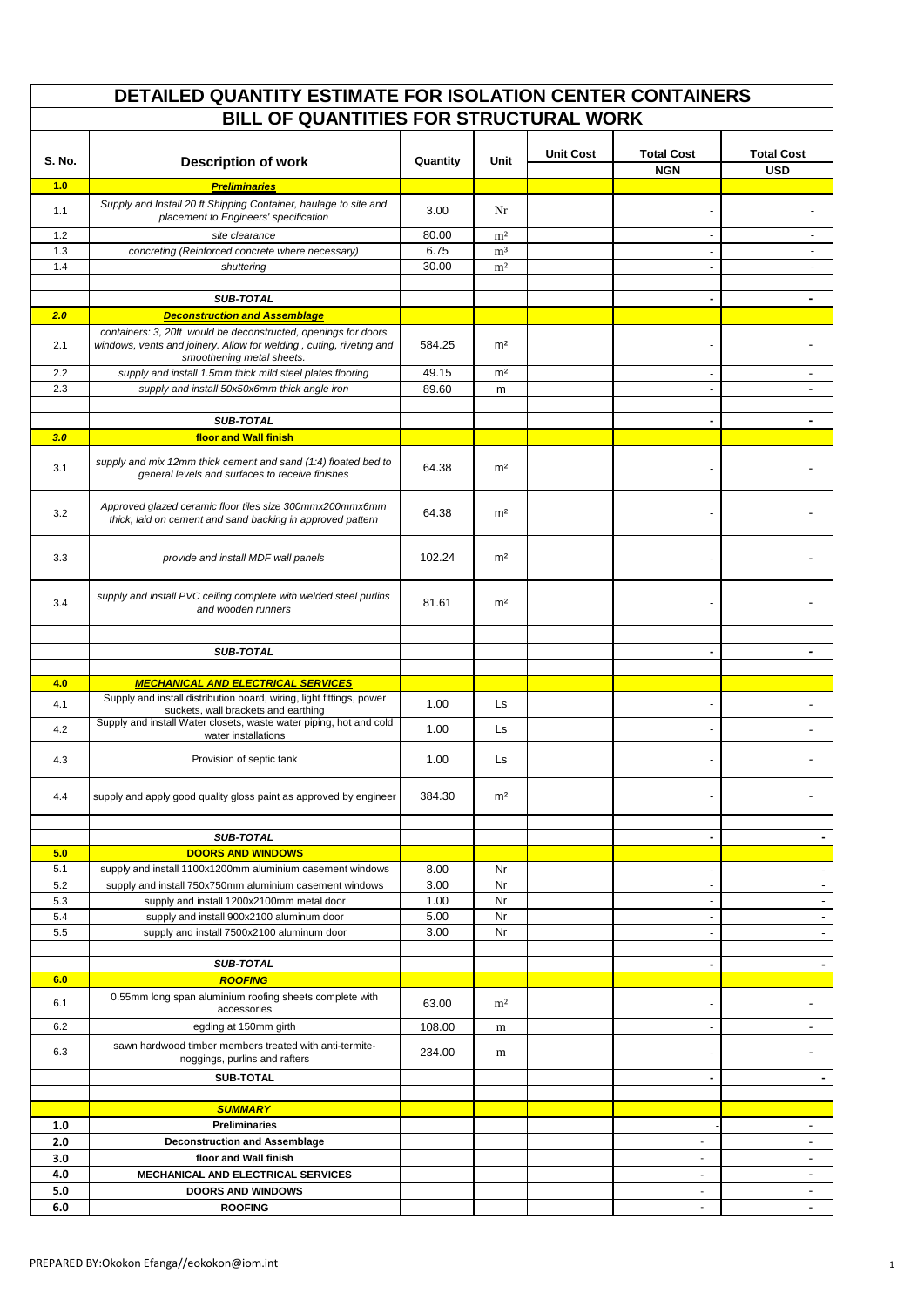| <b>GRAND TOTAL</b> |  |  |  |
|--------------------|--|--|--|
|                    |  |  |  |